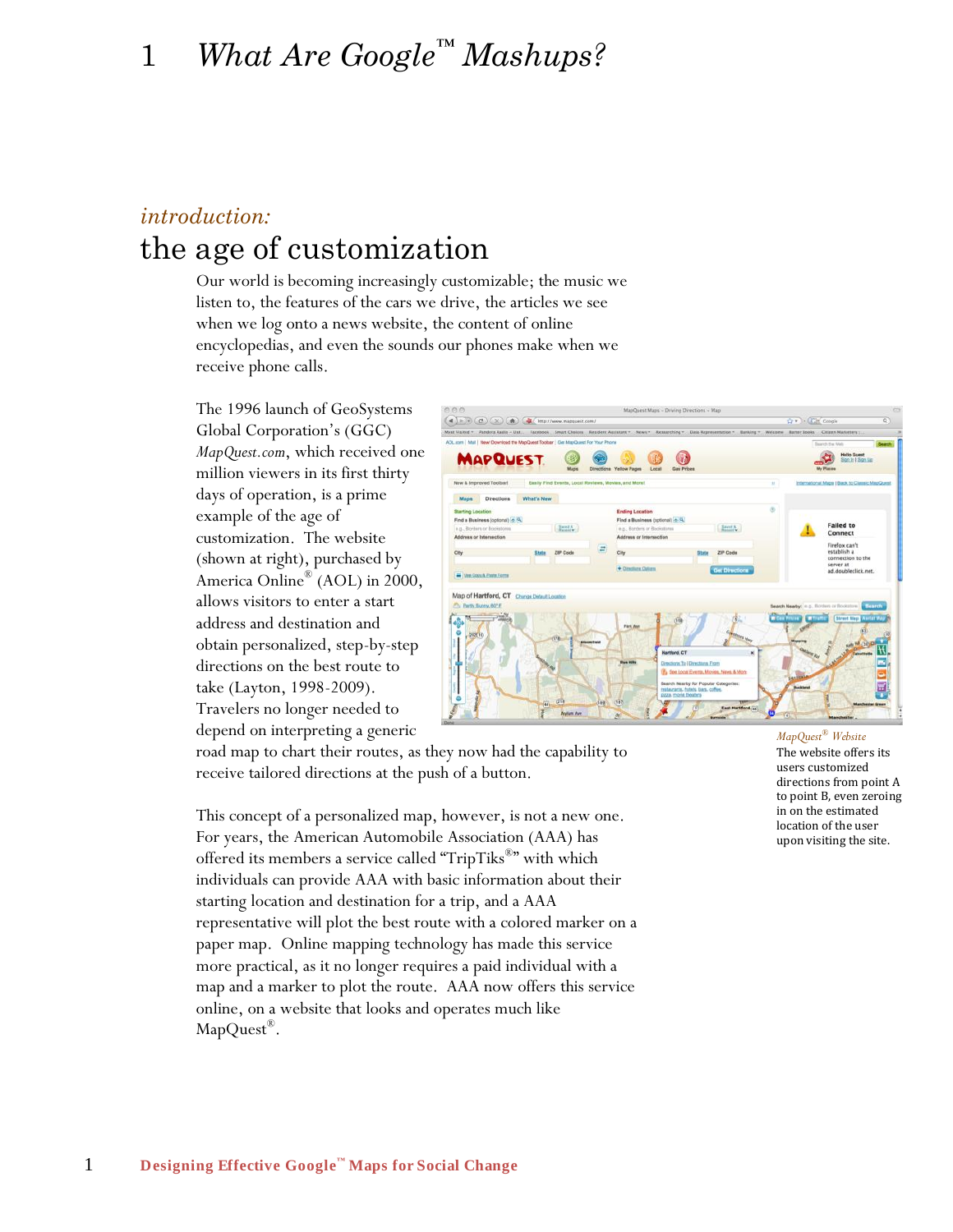Without a doubt, technology has made many expensive personalized services available to the masses. This paper will focus on one such example of customization, the Google  $\text{Map}^{\mathbb{m}}$ mashup, and will explore the ways in which this kind of personalized online map can be used to make a significant difference in a community.

### *a product of the age of customization:* the mashup

A mashup is defined as an online resource that combines data from multiple sources to create a more powerful, useful online tool. A term formerly used to define combinations of pre-recorded music, "mashup" is now used commonly to refer to online projects that amalgamate data from two or more preexisting sources to make one integrated product. In his book *Citizen Marketers: When People Are the Message*," author Ben McConnell describes mashups as a by-product of the "Web 2.0" generation, wherein web users create a "hybrid combination of two or more data sources that when combined, create a new product or improve an existing one." He describes the "Web 2.0" generation as "creating collaborative Web experiences when information is shared multilaterally." Other "products" of this generation of web users include WebLogs ("blogs"), Wikis (like *Wikipedia.org*), and RSS ("Really Simple Syndication") Feeds. He adds, "If "Web 1.0" was primarily one-way communication between Web-site owner and visitor, then Web 2.0 is multiple-way communication between Web-site owner and visitor, and visitors with other visitors," (McConnell, 2006). In their paper "Map Mashups and the Rise of Amateur Cartographers and Mapmakers," authors Elise Pietroniro and Darlene Fichter attribute the explosion of this kind of user-to-user information sharing to the expansion of Internet availability and the decrease in cost of personal computers, describing these as "fertile soil for the rise of citizen journalism and multimedia production by anyone for anyone" (Pietroniro & Fichter, 2007).

THE GOOGLE MAP™ MASHUP Google Map $^{\text{m}}$  mashups, or "Google™ mashups," use this mashup principle to create new maps by combining other sources of information with Google"s online mapping technology. While Yahoo!® and MSN® have also made their mapping systems available for use by the public, it is the simplicity of Google's mapping technology that has allowed programmers to "borrow" its service for use in creating online map mashups (Miller, 2006).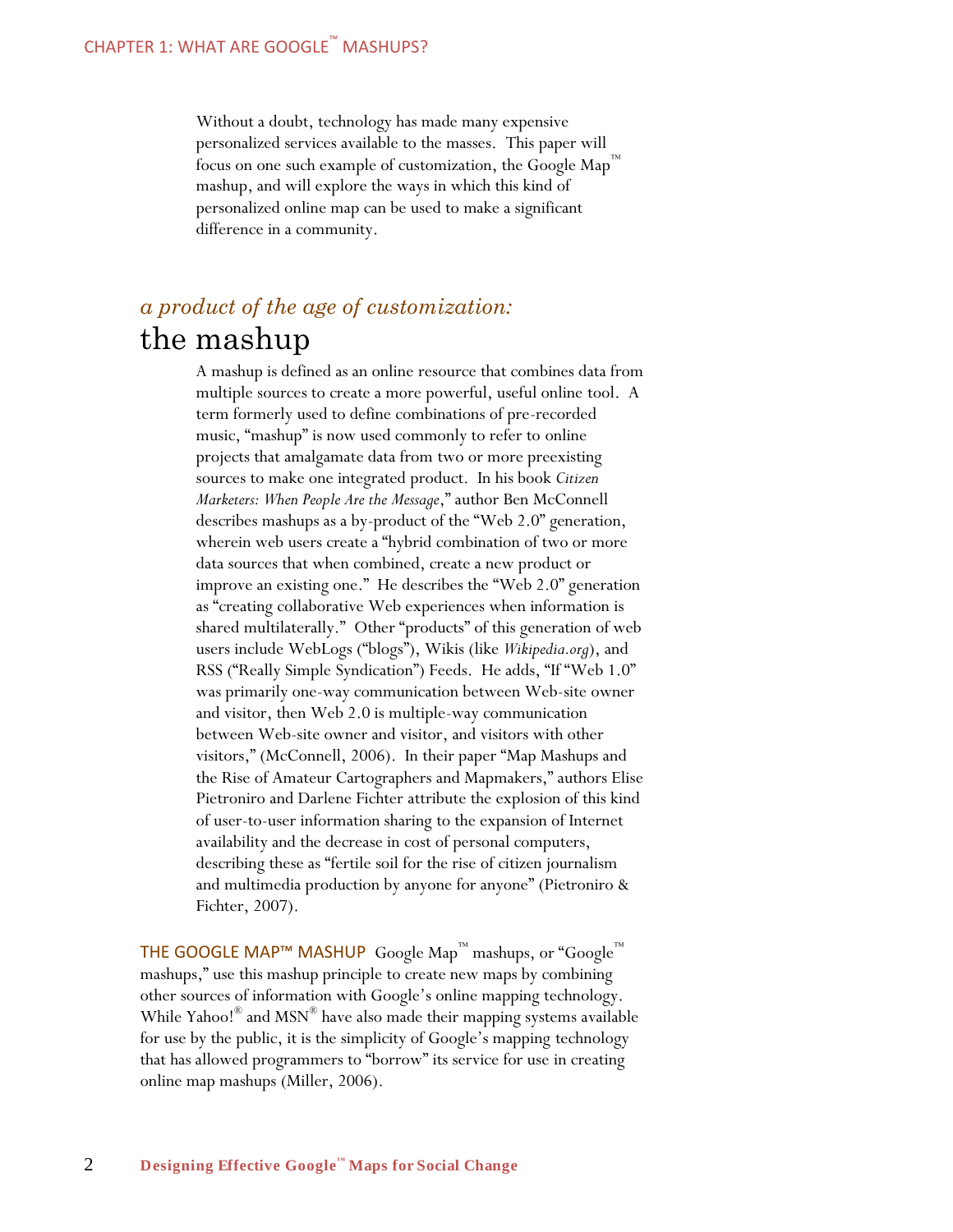Like ordinary maps,  $Google^{\mathbb{N}}$  mashups display locations selected by the map"s creator, but unlike most maps, anybody with Internet access can create a personalized map mashup, using one of several available websites designed to allow people to create their own personalized maps (some of which are shown later in the chapter, with more listed in the Appendix).

By and large, mashups reside on the website used to create them, and depending on the security settings selected by their creators, can often be edited by anyone with the correct login information (Hughes & Jackson, 2007). The result is essentially a three-layered online map, with Google Map ™ technology at its core, the mashup website in the middle, and the mapmaker"s personalizations on top (diagram shown at right).



*Three Layers of a Google™ Mashup* A Google mashup consists essentially of three layers, shown in this diagram.

### A BRIEF HISTORY OF MASHUPS The

technology for personalized online maps first appeared in early 2005, when developers saw an opportunity to use the newly available online mapping capabilities to allow average Internet users to make their own maps (Hughes & Jackson, 2007). Miller (2006) explains,

> *Not long after the launch of Google Maps ™, alien data (i.e., data not provided by Google™) began appearing over its maps (those hosted by other site, anyway). These data were by turns curious and serious, clever and vital. Google Maps ™ mashups (a subset of mashups in general) are the resultant combinations of the existing Google Maps™ geospatial query/display engine with geospatial data provided by non-Google™ users. In many of these mashups, the data are not even provided by ordinary users but merely collected by them. In fact, some of the most compelling mashups so far are the combinations of Google Maps™ with some other data source for which the masher-up (I'm not sure a noun has been established to describe this person: "mashero," perhaps) has no real responsibility.*

The popularization of Google™ mashups is attributed to software engineer Paul Rademacher after the creation of his website HousingMaps.com (shown below), which he created after becoming frustrated with the process of finding real estate listings in the newspaper and subsequently needing to look up the locations of each listing on Google Maps™. His website amalgamates real estate listings from CraigsList.com, a website that lists local classified advertisements in almost 600 cities worldwide, with Google™ map technology (Pietroniro & Fichter, 2007).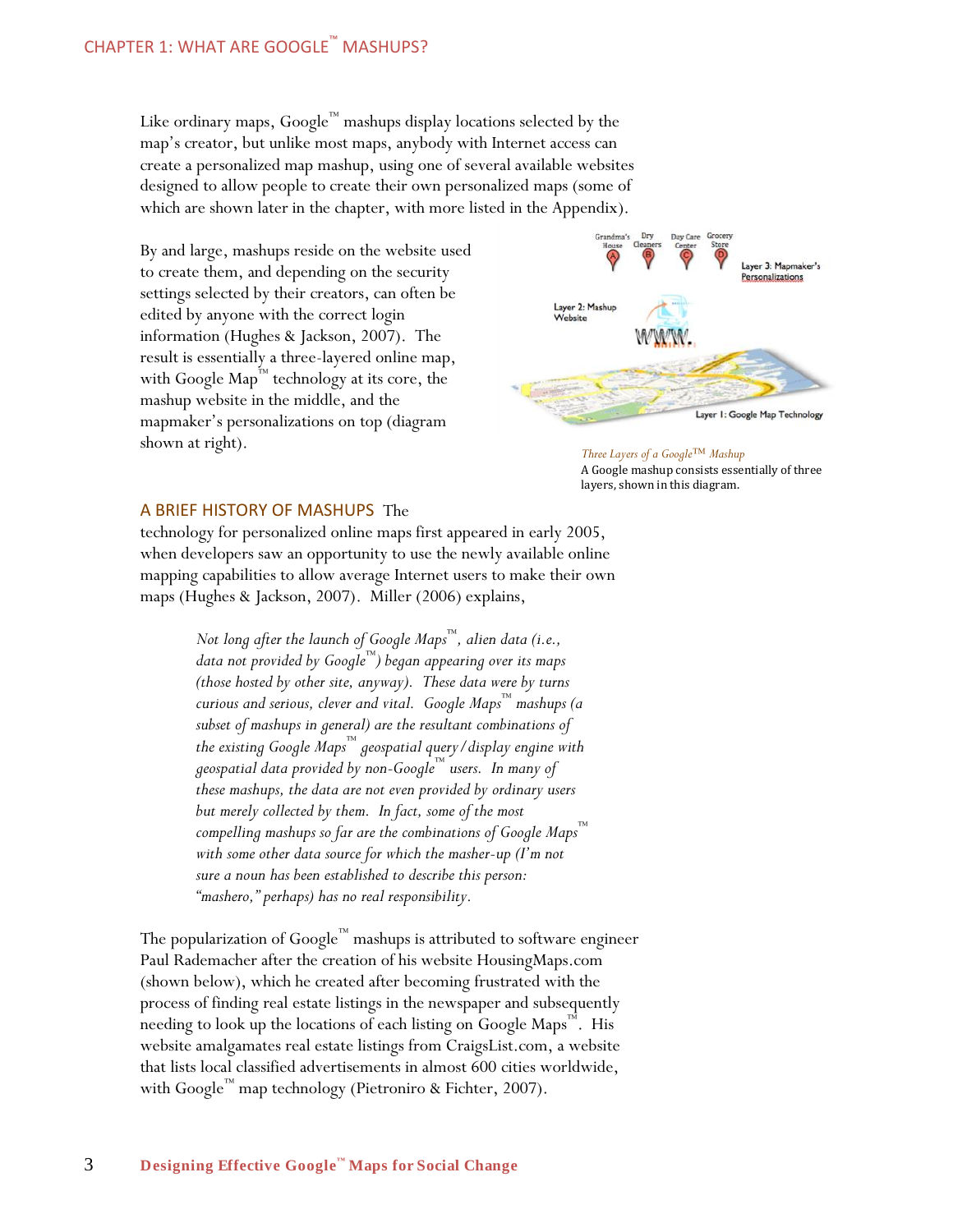

#### *HousingMaps.com*

The mashup shown above is the evolved version of one of the first instances of combining Google Map technology with information from another source. In this case, "mashero" Paul Rademacher combined Google mapping with real estate listings from CraigsList.com (Rademacher, 2009).

MAKING A GOOGLE™ MASHUP There are many available websites for creating Google™ mashups, such as *YourGmap.com*, *ZeeMaps.com*, and *MapBuilder.net* (each shown on the next page). Not every website follows the same format or provides the same features to its users. All Google™ mashup websites allow Internet users to input an address, which is then displayed on the map using a small pushpin-like marker (an example of which is shown at right), using Google map technology to place the marker in the right spot on the map. In many cases, several of a Google mashup"s features are customizable, such as the look or color of the pushpin markers, whether or not a map legend is included, and whether the map is displayed as a satellite image, a traditional map, or a hybrid of the two. Most mashup websites also allow users to decide what appears if the pushpin is clicked by someone viewing the map. Depending on the purpose of the map, the creator may choose to include certain details about the location, such as its address, a title (e.g., whose house it is or the name of the store or travel location), and perhaps more details specific to the purpose of the map, such as a review of the location, business hours, or a telephone number where appropriate. Many sites also allow users to upload pictures from their computers, so that corresponding images appear when a user clicks on each pushpin. What all Google<sup>™</sup> mashup sites facilitate is the easy creation of  $Google^{\mathbb{N}}$  mashups; individuals do not need any knowledge of html (HyperText Markup Language) or php (another scripting language) code to create somewhat complex web resources, and the maps' visitors can easily navigate them.



*Google™ Map Marker* When a location is plotted on a Google map, the default marker looks like the one shown above, with several available variations (image from Maps.Google.com)